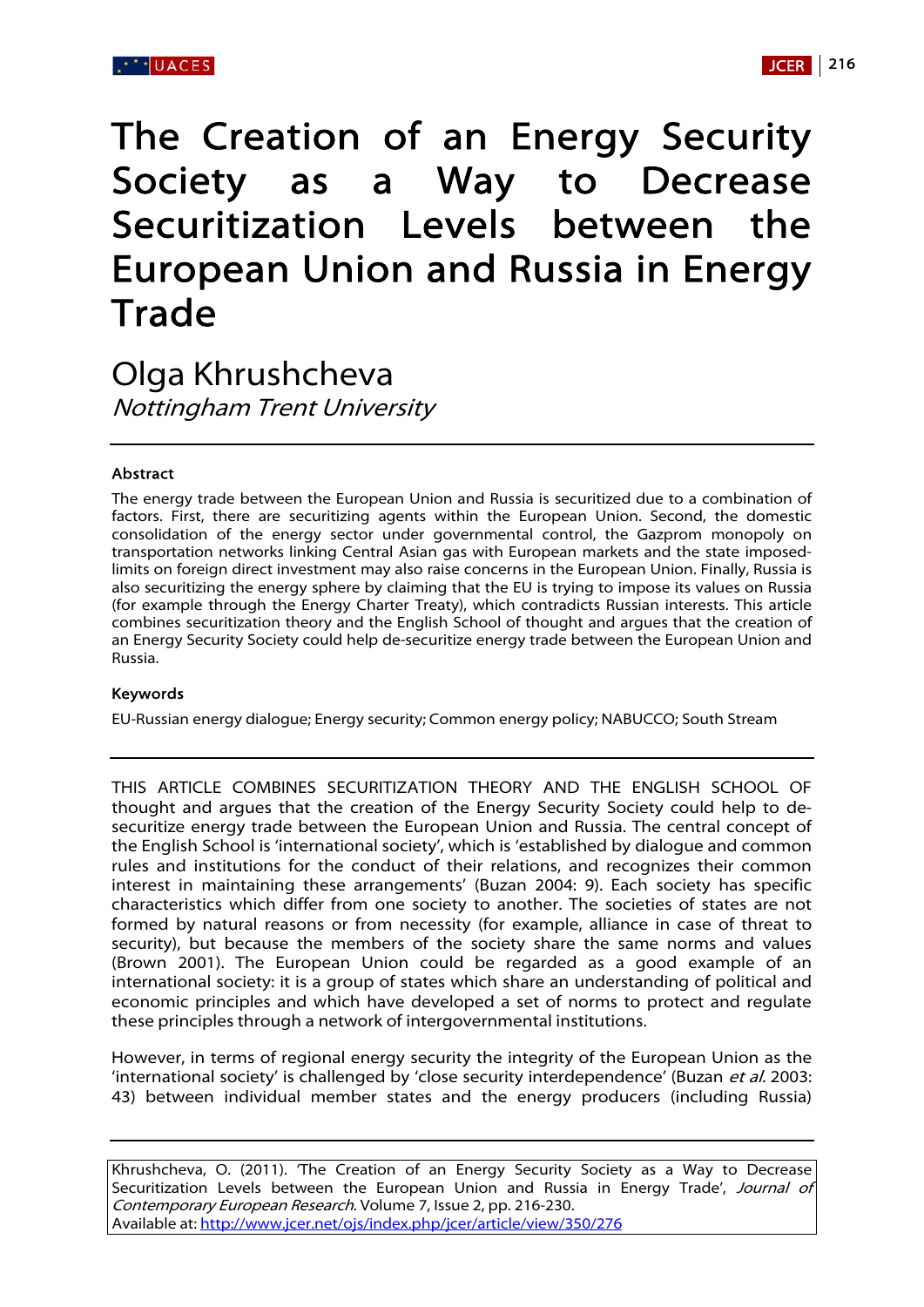situated outside EU borders, which means that their interests are not protected by the shared rules and institutions of the European Union. Moreover, there is no comprehensive international agreement that would regulate energy trade between Russia and the EU, since trade is still regulated by the power politics of the international system. As a result, the high levels of dependence on Russian supplies, the negative history of supply interruptions and Russian ambitions to regain the status of a regional power, facilitate the securitization of energy trade, which makes it very difficult to develop mutually beneficial energy dialogue. In order to overcome these difficulties, the European international society should be expanded to include Russia. If Russian interests would be considered, Moscow would not have to promote them on a bilateral level.

Structurally, the article is divided into three sections: the first is devoted to the analysis of the reasons for the securitization process; the second demonstrates the negative consequences of securitization, using the example of two competing pipelines (the South Stream and NABUCCO); and the third section proposes the steps that could lead towards the creation of an Energy Security Society.

## The securitization of energy trade between the European Union and Russia

In order to understand how such an Energy Security Society could be constructed, it is important to begin with an analysis of the existing problem of securitization and its consequences. It is difficult to argue that energy trade between Russia and the European Union could be described as a purely economic issue. Uninterrupted energy supplies are crucially important for the industrial development of the member states of the European Union, which makes energy security an important part of national security for the EU members. Energy relations with Russia have specific problems contributing to the securitization process. The high levels of interdependence in energy trade are one of the main pre-conditions for the securitization of energy trade between the EU and Russia. According to European Commission data, Russia supplies Europe with 34 per cent of oil imports and 40.8 per cent of natural gas. In both cases Russia is the biggest importer of fossil fuels to the European Union. Some experts expect this share to grow significantly in the very near future. For instance, D. Finon and C. Locatelli write that the share of Russian gas imports could reach 50 per cent by 2020 (Finon et al. 2008: 424). But this high level of dependence on Russian energy supplies is not the only reason for securitization of energy trade.

Karin M. Fierke defines securitization as the extreme point of politicization (Fierke 2007: 111). The Copenhagen School explains the securitization process as the construction of a threat to the security of a state or a group of states (McDonald 2008: 69). The authors of the book Security: A New Framework for Analysis have stated that 'any public issue can be located on the spectrum ranging from non-politicized (state does not deal with it) through politicized (the issue is part of public policy, requiring government decision) to securitized (meaning the issue is presented as an existential threat, requiring emergency measures)' (Buzan et al. 1998: 23-24). In the case of EU–Russian energy trade, the high level of dependence on Russian energy supplies is the main pre-condition of securitization. But high dependence per se does not justify the securitization process. The individual actors (some of the member-states and Russia) are presenting the energy trade as an issue of security for different reasons, which could be divided as follows: the actual concerns about energy security caused by previous supply interruptions; the domestic political dynamics in Russia; and the lack of trust between the European Union and Russia.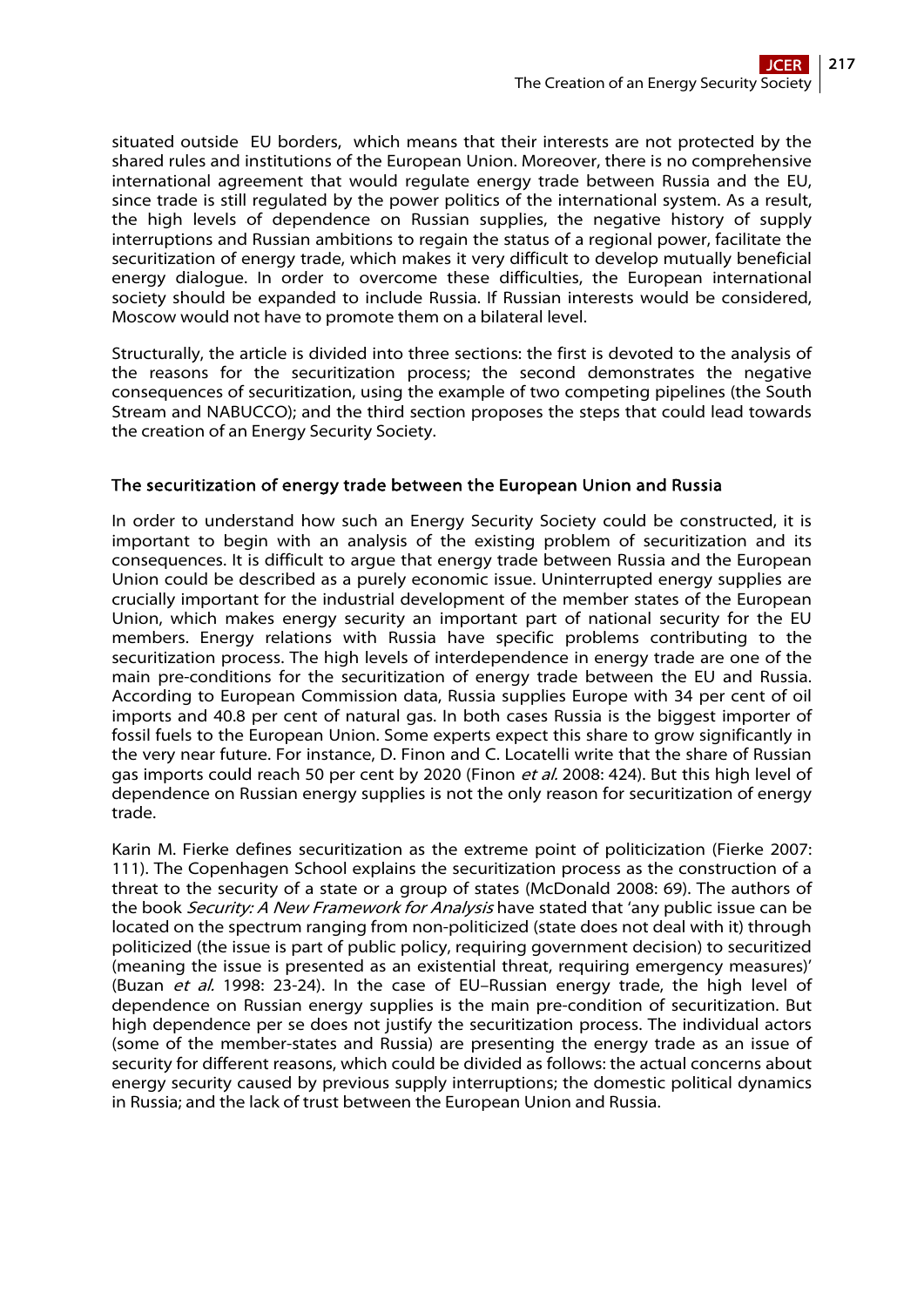

## Securitization of energy trade within the European Union

The former EU Commissioner for Trade, Peter Mandelson, once said that '[t]he incoherence of European policy towards Russia over much of the last decade has been, frankly, alarming. No other country reveals our differences as does Russia' (Mandelson 2008). The different attitudes towards Russia within the European Union due to different levels of dependence on Russia and the different histories with Russia also contribute to the securitization process. When talking about the high level of dependence of the European Union on Russian energy sources, it is important to remember that not all member states are equally dependent on Russia in this sense. There are seven member states who are 100 per cent dependent on Russian oil and gas supplies and another six dependent on around 50 per cent. However, overall Russia provides only around 40 per cent of overall EU energy consumption (Leal-Arcas 2009: 351). Andreas Goldthau divided European consumers into two groups on the basis of their dependence levels on Russian energy supplies. The first is 'old' Europe, which is less dependent on Russia and imports less than half to no energy resources from Russia (Germany is the biggest consumer in this group with a 46 per cent import share); the second group is made up of the so-called 'new' European states, which are almost 100 per cent dependent on Russian supplies, for instance, the Baltic Republics or Poland and the Czech Republic, who import around two-thirds of their supplies from Russia (Goldthau 2008: 687). The second group includes some states that have a difficult history of relations with Russia, which sometimes contributes to the securitization process.

## Historical Connotations of the Securitization process within the European Union

Columba Peoples and Nick Vaughan-Williams write that it is easier to present an issue as a threat 'where history of hostile sentiments exist' (Peoples and Vaughan-Williams 2010: 79). For instance, Poland often argues that the Kremlin tries to regain the status of a Great Power using the so called 'energy weapon'. This vision of Russia is caused by high levels of dependence by the majority of the new member states on Russian energy supplies and by the experience of energy cutoffs exercised by Russia since the early 1990s. Even though for a long time Russia was considered to be a reliable supplier of energy resources and the question of energy dependence on Russia was not that crucial for the European Union, the situation changed after a number of transit rows with the transit states (Ukraine and Belarus) in 2006, 2007 and 2009. The energy shortfalls due to price disagreements demonstrated the vulnerability of the EU due to its high levels of dependence on energy imports. However, for some of the new member states energy cutoffs have not been something completely new. Estonia, Latvia and Lithuania had already faced energy supply interruptions during the winter of 1992 to 1993. Russia explained these cutoffs as being the result of the refusal of these countries to pay world prices for energy supplies in hard currency. However, some researchers (for instance Keith Smith) argue that the real reason for the cutoffs was a Russian attempt to prevent policy change in the Baltic States (Smith 2004: v).

In order to protect their own energy security, Poland and the Baltic States are promoting quite defensive energy policies toward Russia. For instance, in 2007 Warsaw vetoed the negotiations on the new Partnership and Cooperation agreement between the EU and Russia because Moscow refused to ratify the Energy Charter Treaty and to sign the Transit Protocol (Morozov 2008: 141). This example demonstrates how some of the new member states try to bring energy trade to the political and security agenda of the European Union. The Baltic States and Poland have historically formed negative perceptions of Moscow and tend to view Russia as a threat to their national security, including energy trade. However, occasionally the attempts of these states to securitize energy trade with Russia are caused not by objective reasons or even by a difficult history of relations with Russia, but by the desire to achieve their own national interests.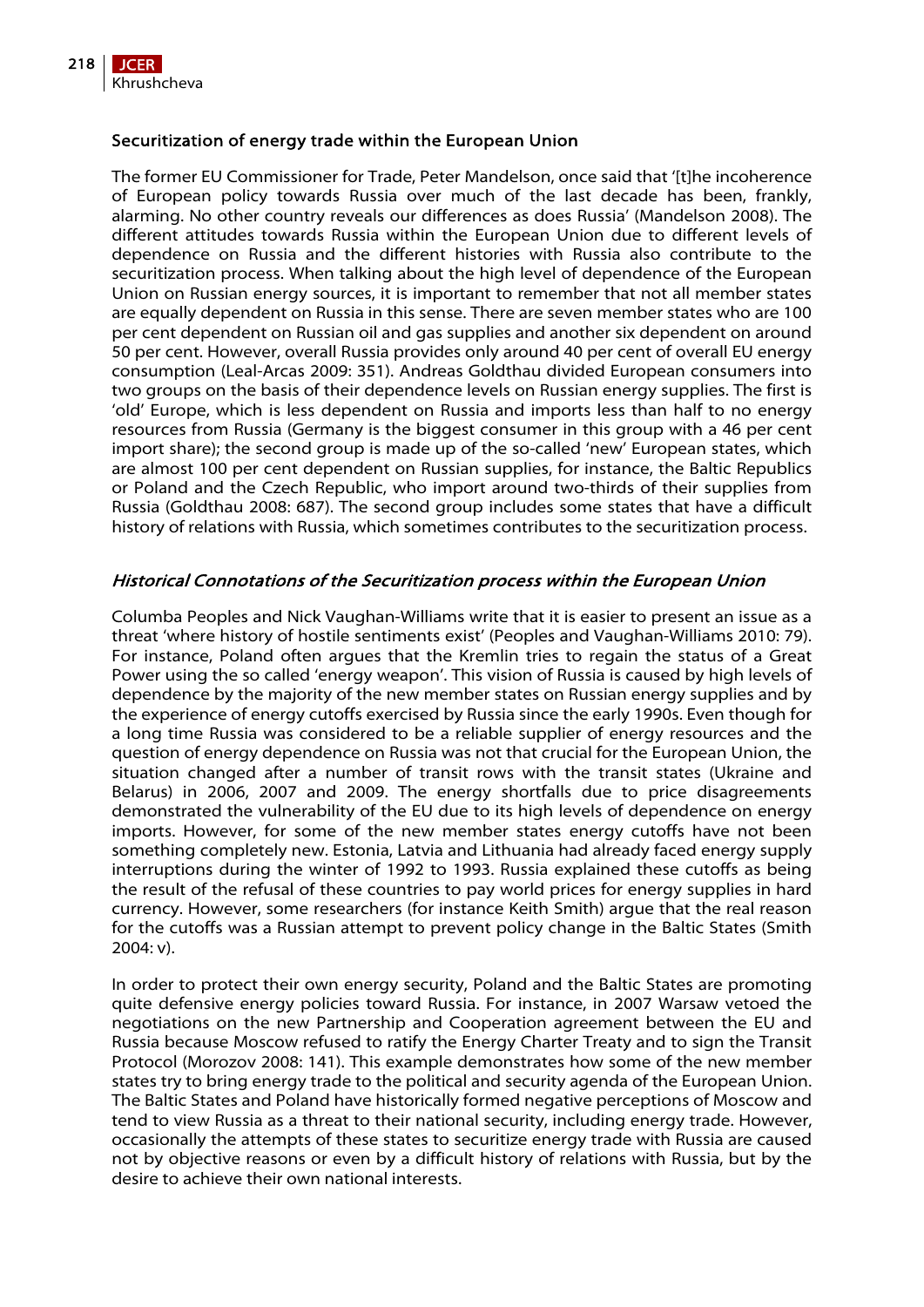## Securitization as a way to get personal benefits

Sometimes some of the players escalate the securitization process in order to prioritize specific issues and reach some personal goals. The Copenhagen School defines securitization as 'the negotiation of security act between the securitizer and the audience' (Buzan et  $al$ . 1998: 26). Ole Waever suggested that security is a speech act. The issue becomes one of security, not necessarily because a real existential threat exists but because the issue is presented as such a threat, because only an extraordinary situation may require extraordinary measures (Collins 2007:61). Sometimes individual member states are covering their own interests with the idea of collective energy security needs. This idea can be illustrated using the example of the Nord Stream pipeline project, $1$  which was described by Poland as the new pact of Molotov-Ribbentrop (Gilbert 2009: 131). Polish criticism was based on such reasons as questions of environmental security in the Baltic Sea, the lack of control from the transit states over the energy flow, which can increase the risk of energy cuts from Russia, and potential complications to the development of common energy policy within the EU, amongst others (Gilbert 2009). However, some of the experts are quite sceptical of the real reasons for Polish negativity towards the Nord Stream pipeline. For instance, Dr. Fraser Cameron believes that in reality Warsaw did not want Russia to prioritize the Nord Stream over the traditional overland pipeline, which was supposed to go through Polish territory, and consequently to lose the fees from the transit of Russian gas through the Polish territory.

The section above demonstrates that there is a lack of solidarity within the EU with regards to the development of relations with Russia. This inconsistency of energy policy towards Russia allows the separate member states to escalate the securitization process either due to historically formed problems in relations with Moscow, or in order to gain specific benefits out of the securitization of energy trade. However, it is difficult to say that Russia is completely innocent in this sense. In the context of energy trade between Russia and the European Union, Moscow is also a securitizing agent. Due to the complexity of the domestic political and economic situation, the Kremlin also puts a special emphasis on energy security issues.

## Russia as the securitizing agent

During the first decade after the collapse of the Soviet Union, Russia went through the process of decentralization of political power: the prestige of the government within and outside Russia had been undermined; the level of quality of life in Russia declined (32 per cent began to live on incomes below the poverty threshold) and the unemployment rate increased (in the 1990s, 14 million people lost their jobs) (Shevtsova 2007: 27-28). The difficult situation within the country was associated with the unpopular political and economic reforms of Yeltsin's government. When Putin came into power in the early 2000s he promised to stabilize the domestic economic and political situation as well as to return the status of a great power to Russia in the international arena. Putin considered energy resources to be one of the main advantages of the Russian Federation that could be used to achieve the aims mentioned above. For these reasons, energy policy was a priority for the Russian government as it could guarantee political security. Political security is defined by Buzan as, 'relatively stable institutionalization of authority' (Buzan 1998: 143). Vladimir Putin saw the revenues from energy sales as a way to ensure economic and political stability within Russia, which in his understanding required the consolidation of the energy sector under governmental control.

<span id="page-3-0"></span> $\overline{a}$ 1 The Nord Stream (NS) pipeline goes under the Baltic Sea. The NS aims to connect Russia and Germany by bypassing transit states. The NS is expected to have an annual capacity of 55 billion cubic meters.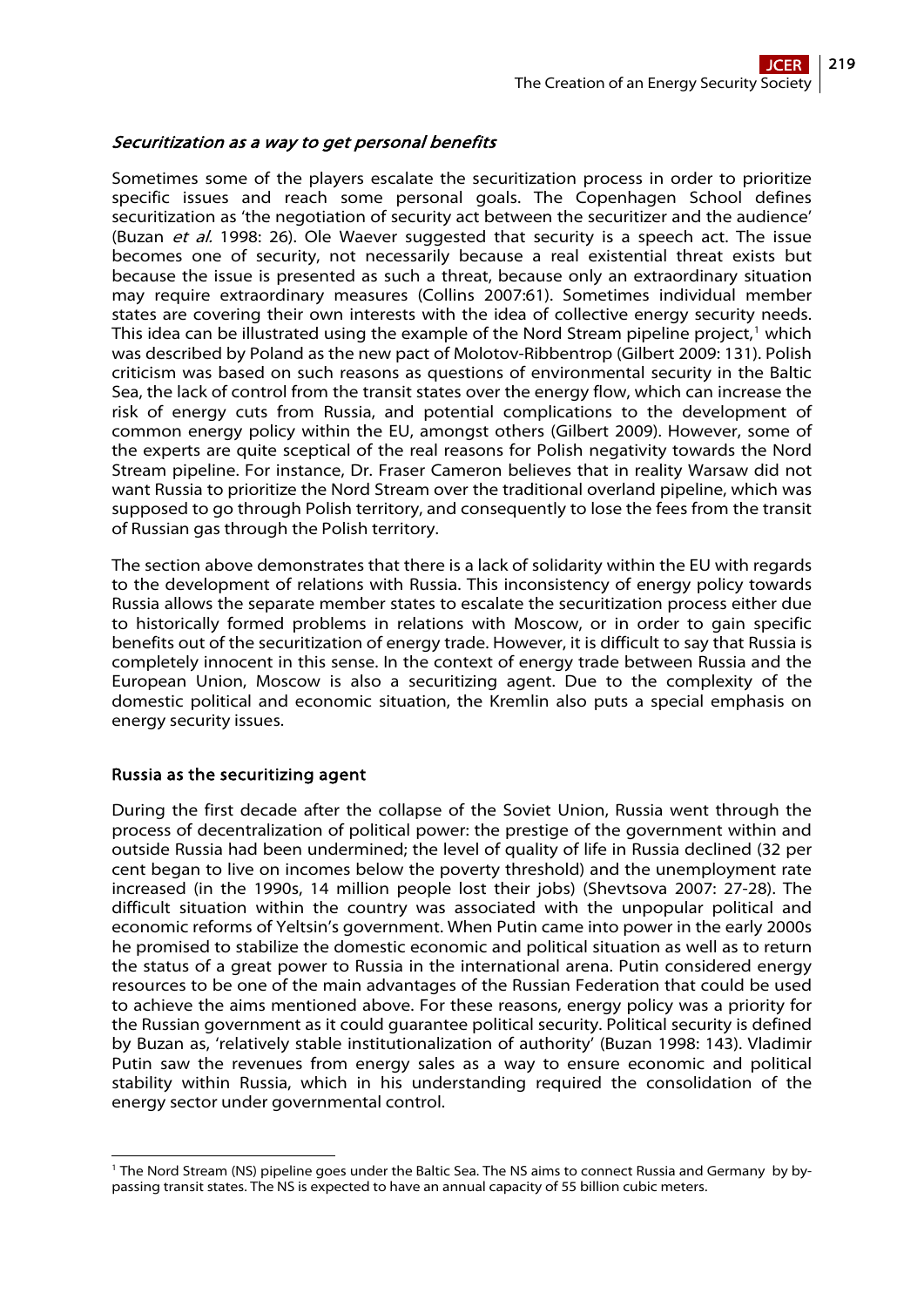

## The consolidation of the energy sector under the control of the Russian government as the securitizing factor

In Russia there is a close connection between political power and the energy sector. For instance, 51 per cent of the largest gas producing company (Gazprom) belongs to the state. Gazprom is not only Russia's largest producer of natural gas, but also the owner of the world's biggest gas pipelines network, which connects Europe with Central Asian and Caspian States. The monopoly of Gazprom for trade and transportation of Russian gas is secured by Russian legislation. In July 2006 State Duma of the Russian Federation passed the law on gas export, which gives Gazprom the undivided rights for the export of gas. For this reason, Gazprom's export policy is sometimes interpreted 'in the larger context of Russian foreign policy' (Finon *et al.* 2008: 426), which is aimed at limiting the ability of the European Union to diversify gas supplies by importing natural gas from Central Asia and the Caspian region (Ibid).

Another problematic topic in relations between Russia and the European Union is the guarantees of the security of foreign direct investment in Russia. Putin's administration was orientated towards 'establishing a dominant role of the Russian state in key sectors, including the scrutiny of foreign firms in these sectors' (Crane et al. 2010: 117). The energy sector is one of the key strategic industries in Russia. According to the Law on Foreign Investment in Strategic Sectors (approved in May 2008) any foreign investment into this industry has to be authorized by Russian authorities, which usually takes a lot of time. Russian legislation often requires joint ownership of shares in companies and projects involved in the development of the energy sector (Crane et al. 2010: 117-118). Moreover, foreign investors have to compete with state subsidized enterprises. As a result only large companies such as Shell or BP are able to invest in the Russian energy sector. Considering the desire of Russian companies to invest in the energy sectors of some of the European states (at the moment Gazprom owns equity stakes in Finland, Germany, Greece, Poland, Hungary etc.) (Liuhto *et al.* 2003: 139), Brussels is concerned that the growing share on the European market of state controlled companies such as Gazprom may give the Russian state the leverage to achieve political goals. The situation became even more complicated when Russia denounced its participation in the Energy Charter Treaty in 2009.

## The tensions around the Energy Charter Treaty as a securitizing factor

The idea of developing an international treaty on energy trade first appeared in the European Council in 1990. The treaty was intended to serve as a political and legal foundation for cooperation in the energy sector. The Energy Charter Treaty (ECT) was signed in 1994 and is a legally binding multilateral agreement (Haghighi 2007: 188). The Energy Charter Treaty is based on five main elements (ECT 1994):the protection of foreign investment on the basis of national or the most favoured nation treatment and protection from non-commercial risks; the energy materials, products and energy-related equipment trade on the basis of the WTO regulations; the provision for reliable cross-border transit of energy products; the resolution of conflicts between participating states, or between investors and host states; and the promotion of energy efficiency in order to minimize the negative environmental consequences. Russia signed the treaty but never ratified it. Moreover, in 2009 the Russian government denounced its intention to participate in the Energy Charter Treaty.

The main point of contradiction in the Energy Charter Treaty was the transit protocol, which obliges signatory states to provide access to their transport routes (ECT 1994). Russia did not want to lose control over the pipeline network which connects Central Asian gas with the European market. Russian leaders argued that the Energy Charter Treaty focused only on the interests of the energy consumers, and it was not beneficial for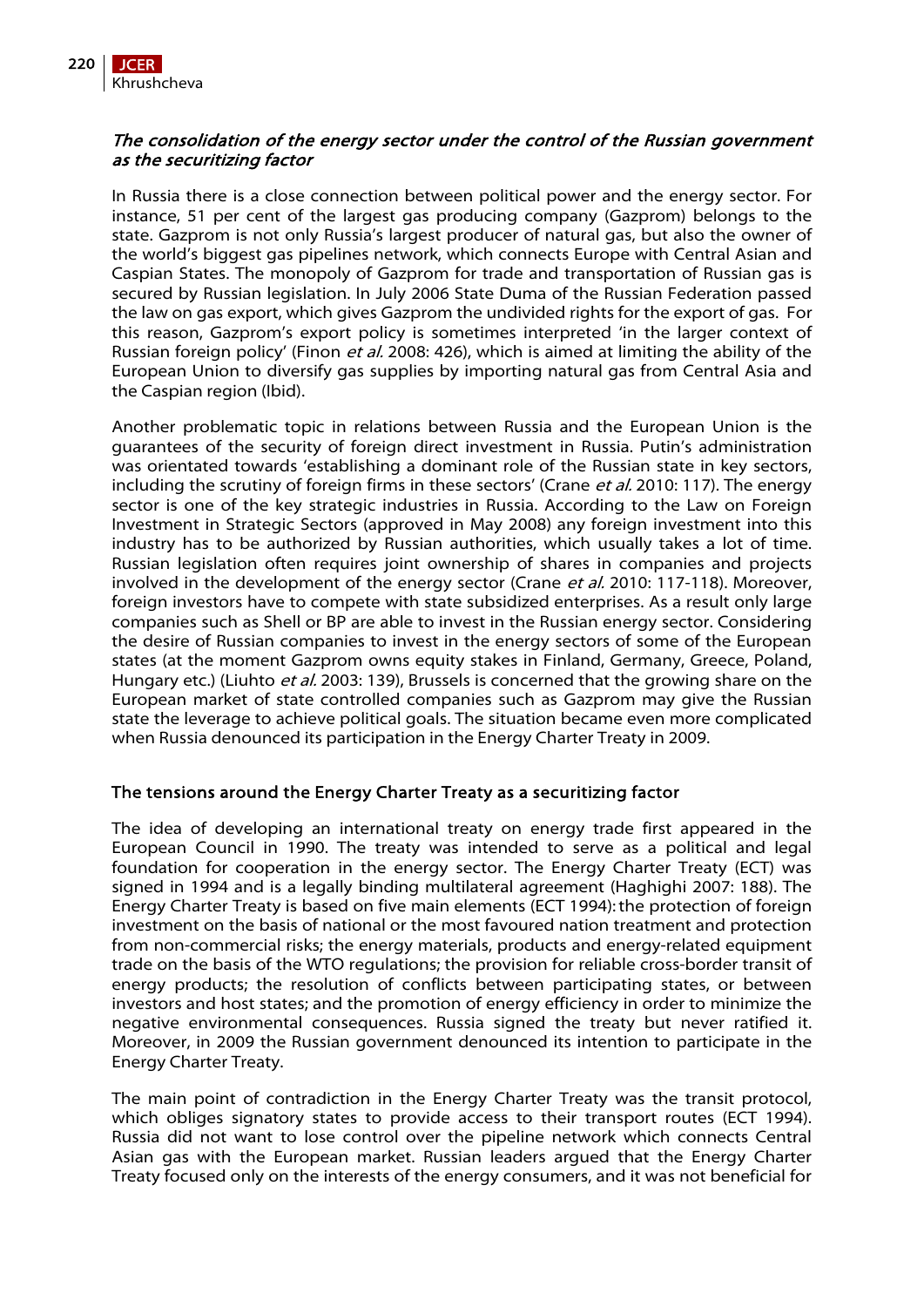energy producers and transit states to participate in it. Moreover, the Energy Charter Treaty proved itself to be invalid during the energy crises mentioned earlier. For instance, the Ukraine signed and ratified the Energy Charter Treaty and transit protocol, but it did not prevent Ukrainian officials from stealing gas destined for Europe. The Russian decision to denounce its participation in the Energy Charter Treaty was criticized by the European Union. Finon and Locatelli write that this decision by the Russian state demonstrates that 'Russia had moved towards a model of traditional power, deployed diplomacy backed by force to reassert its influence in its "near abroad", and was determined to use its energy resources to exert geopolitical influence' (Finon et al. 2008: 425). In order to understand the complexity of Russia's decision, it is important to differentiate the meaning of the Energy Charter Treaty for the European Union and for Russia.

## The Energy Charter Treaty as a mechanism of external governance and its perception by Russia

In order to explain the European understanding of the purposes of the Energy Charter Treaty, this article uses the concept of external governance proposed by Sandra Lavenex. She writes that when the achievement of internal goals of the EU requires the participation of the third party countries then Brussels may decide to take external action which may 'bind third party countries to the fulfillment of these internal policy goals' (Lavenex 2004: 681). This external action may involve the promotion of European values and rules outside of EU borders, such as external governance. There are different models of this governance, for example hierarchical, network and market. Hierarchical governance is based on 'the vertical relationship between the "rulers" and the "ruled" when influence is exerted in asymmetric manner' (Lavenex 2009: 797). In network mode actors are formally equal (Lavenex 2009: 798), and in market mode 'outcomes are the result of competition between formally autonomous actors' (Lavenex 2009: 799). For the European Union the Energy Charter Treaty was supposed to be the mechanism of external governance, such as the promotion of market rules in the energy sector. The European Union intended to assist the Mediterranean and Eastern European countries in adaptation of principles and standards of a market economy as well as achieving modernization of the energy sector in order to 'progressively become full, important and equal players in the European Union's internal gas and electricity markets' (Lavenex 2004: 693).

The current Russian government has a different perception of the Energy Charter Treaty. In Russia the Treaty is associated with the period of political weakness when Russia was supposed to accept the rules of the game imposed from the outside, which did not take into consideration Russian interests and needs. At the same time, the current government presents Russia as the stronger player, which would never agree to the provisions of the Energy Charter or any other international agreement that would contradict Russian interests (Rahr 2008: 316-317). For 'new' Russia it is a question of prestige and recognition. It is part of Russian political security to be recognized as an equal partner rather than an inferior actor forced to follow somebody else's rules. Using the language of the Copenhagen School of thought, the importance to be recognized as a strong actor is a question of political–societal security, for instance the justified reason for securitization (Buzan et al. 1998: 141-145).

To sum up, the securitization of energy trade between Russia and the European Union is a complex process caused by different factors, starting from high levels of dependence and negative history of supply networks to the personal motives of individual securitizing agents. Vladimir Putin and his government have put energy security on the top of the Russian security agenda because of the importance of the energy sector for the development of the Russian economy, which in turn is supposed to guarantee the popularity and support of the current regime. At the same time, Russia is trying to regain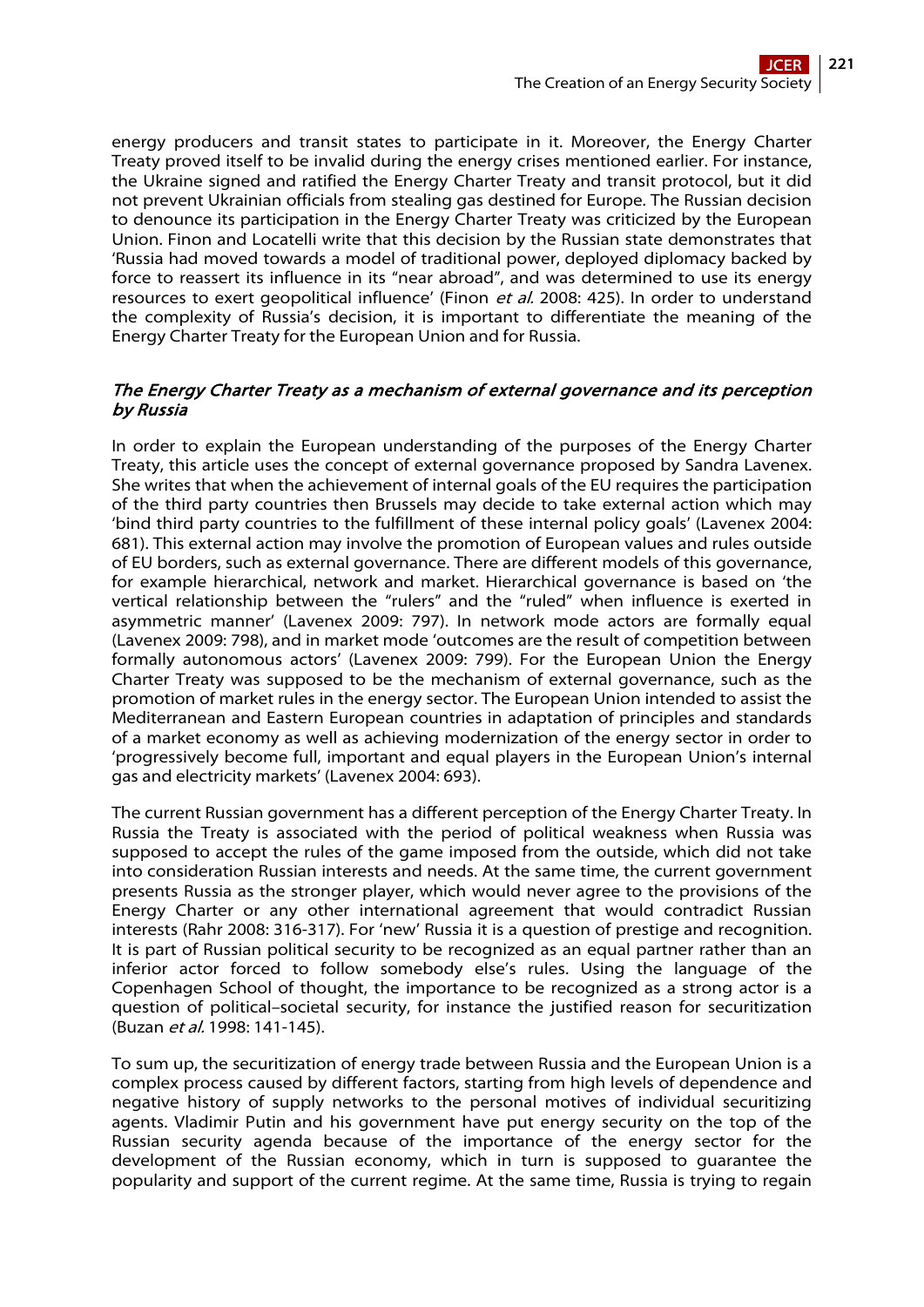the status of a great power internationally and uses the energy supply as a way of 'playing with the muscles', by denouncement of participation in the Energy Charter Treaty, the Kremlin wants to demonstrate that the 'new' Russia is a strong actor that is not going to agree to unfavorable conditions. At the same time, some of the EU member states are contributing to the securitization process by covering their interests under the needs of European energy security. As a result, the politicized context of the energy trade complicates the fulfillment of mutually beneficial projects due to the unnecessary security considerations. The example of two competing pipeline projects (the South Stream and NABUCCO) can illustrate this point.

## The consequences of energy trade securitization: the examples of NABUCCO and the South Stream Pipeline Projects

The competition of two pipeline projects, the South Stream and NABUCCO, demonstrates the negative consequences of the securitization of energy trade. Due to the high levels of securitization it seems to be difficult for the European Union to prioritize these projects in terms of their potential contribution to supply diversification. By concentrating on the threat of further increase of the Russian share in the European energy market, some of the critics of the South Stream project are overlooking the benefits of the project for European energy security. Before moving on to the analysis of the competition of these two pipelines it is important to describe both projects briefly.

## The NABUCCO project

The idea of a 3300 km long pipeline construction which would connect European customers with gas fields in Iran was first proposed by the Austrian company OMV in the late 1990s. NABUCCO would transport gas from the Caspian region via Turkey to Bulgaria, Romania, Hungary and Austria. The construction should begin in 2011 and finish in 2014. NABUCCO will cost around 5 billion Euros and have a capacity of 31 billion cubic meters (bcm) per year (Nanay 2010: 126).

The main problem with this project is the uncertainty about the possible suppliers. Azerbaijan is only able to provide 10 to 12 bcm per year, which is insufficient (Nanay 2010: 126). According to the original plan, the rest of the gas was supposed to come from Iran, but considering the current intense situation around Iran this is not likely. At the moment investors consider Central Asian states to be potential suppliers (Simonov 2007: 203). This may also include Iraq or Egypt (Socor 2008: 1). This uncertainty creates the risk that there could be no gas to pump through the pipeline. Moreover, the recent announcement made by Baku that Azerbaijan has delayed the beginning of the Shah-Deniz gas field development at the Caspian Sea until 2016 instead of 2014 creates additional concerns about the gas supplies for the NABUCCO project (New Europe 2010).

## The South Stream Project

Looking at the Russian project, the South Stream pipeline planned to go under the Black Sea to supply Russian gas to Bulgaria and further to Italy and Austria. At the moment, seven states apart from Russia are involved in the South Stream pipeline project: Croatia, Bulgaria, Serbia, Hungary, Greece, Slovenia and Austria. In the next couple of months Gazprom is planning to finish negotiations with France about the French power group EDF's participation in the project (Filatova 2010). The South Stream is more expensive than NABUCCO, with an estimated cost of around 10 billion Euros. However, it is important to mention that the total cost of NABUCCO depends on the potential suppliers. At the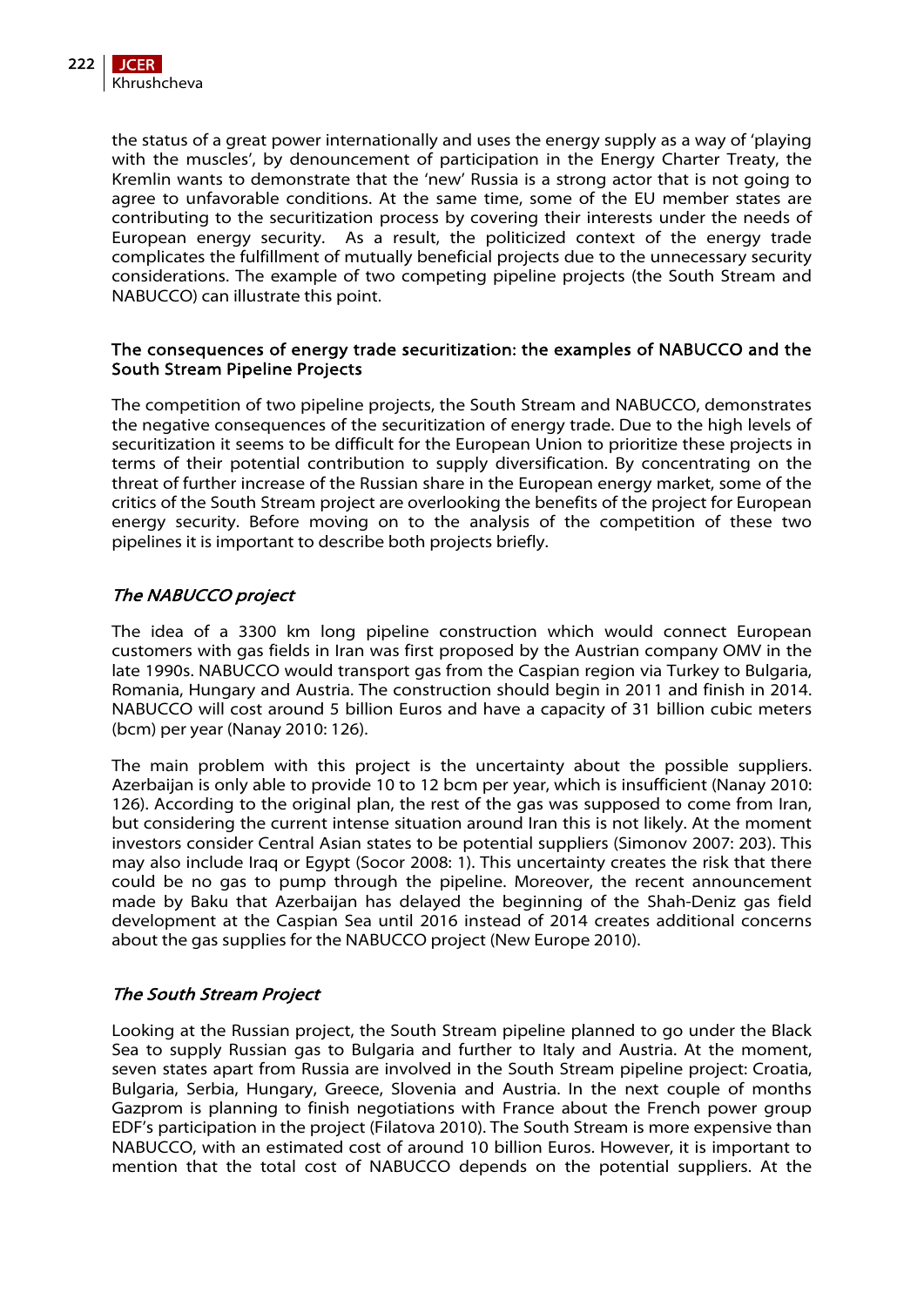moment it is difficult to say who will provide the rest of the gas apart from Azerbaijan, but the construction of one or several additional pipelines to connect new suppliers with Europe would definitely increase the cost of NABUCCO.

The competition between the two projects is a complex game. Russia is being blamed for high-levels of governmental interference in the South Stream project. The pipeline is often represented by Vladimir Putin, who is using the lack of solidarity to sign bilateral agreements with countries along the planned NABUCCO route (Socor 2008: 1). Recently Putin visited several EU member states, including Italy and Austria. The majority of his visits are related to discussions about the South Stream project. In this sense the level of governmental interference is higher than compared to NABUCCO. In official interviews Vladimir Putin emphasises that Russia is not threatened by NABUCCO and is not going to sabotage the competing project. However, this is not totally true. The pipeline from Azerbaijan to Europe, bypassing Russian territory, does indeed interfere with Russian interests because it would reduce its share of the European energy market. But it is important not to exaggerate the potential threat to Russia from NABUCCO. At the moment it is still not clear who will produce the rest of the gas required. To start construction without signing any contracts with energy producers is a risky and expensive enterprise (Simonov 2007: 203).

Moreover, it is important to answer the question of whether the competition between South Stream and NABUCCO actually threatens European Energy Security. Austria, Bulgaria and Hungary (the states involved in both projects) argue that there is no conflict between these projects, since both pipelines will contribute to supply diversification. It is argued that these two projects have two different aims. NABUCCO is aimed to connect Azerbaijan and Central Asian gas with Europe, bypassing Russia. At the same time, the South Stream and Nord Stream intend to reduce dependence on the transit states. 95 per cent of Russian gas supplies transit through the territory of at least one country before reaching consumers in Europe. This creates transit risks for both Russia and Europe (Spanjer 2007: 2891). The transit rows with Ukraine in 2006, 2008 and 2009 resulted in gas cutoffs to EU customers. The South Stream would help to avoid such disruptions of supplies in the future.

To sum it up, the example of two competing pipeline projects demonstrates the negative consequences of securitization of energy trade. The context of confrontation and unclear vision of the EU on which project is more important for energy security gives Russia an opportunity to use bilateral relations to promote its interests. Connecting the securitization theory with the ideas of the English school of thought, it is possible to say that the securitization of energy trade between Russia and the European Union became possible because Russia and all the EU member states are operating by the rules of the international system. Considering that Russia denounced its participation in the Energy Charter Treaty, there is no international legal framework that would be able to regulate the energy trade between the two sides. As a result power politics are dominating the energy relations between Russia and the European Union. In this sense the creation of an Energy Security Society may help to overcome the difficulties created by the securitization process.

## An Energy Security Society: definition and implementation

Pami Aalto proposed the following definition of an Energy Security Society as' a group of states that have established common rules and institutions for the conduct of their mutual energy relations with a firm interest in maintaining these arrangements' (Aalto 2010: 161). This society shares three main principles, namely markets and competition, security of supplies and sustainability. Ideally this society should include not only energy consumers,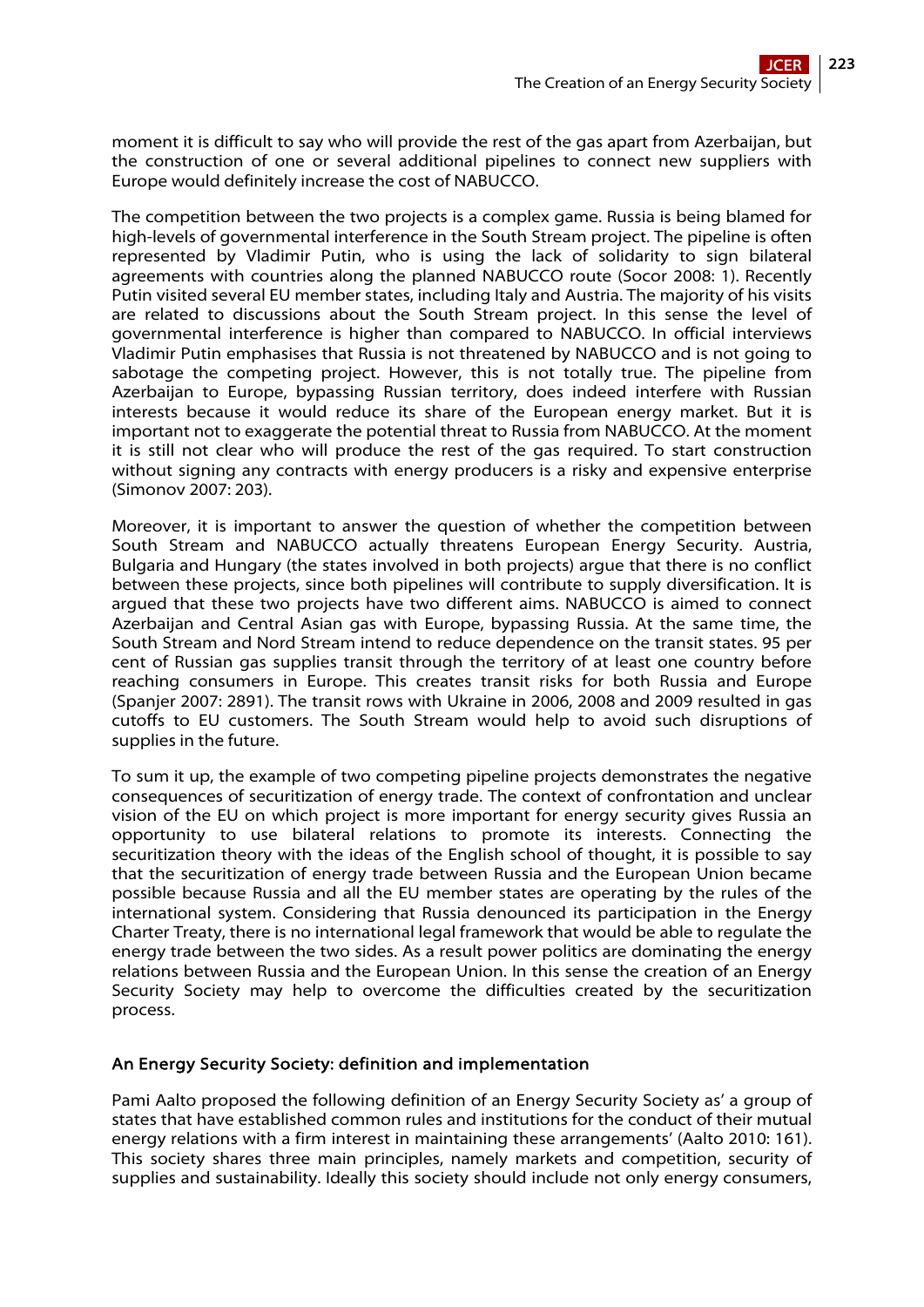

but also energy producers and the transit states (Ibid). This section focuses on the steps which should be taken in order to construct an Energy Security Society. In order to connect the idea of the potential positive impact of an Energy Security Society for desecuritization of energy trade, these steps are linked to the securitization problems listed in the first part of the article.

## De-securitization within the European Union

As was mentioned above, one of the major difficulties in relation to Russia within the European Union is the different perspectives of different member states on the development of energy policy towards Russia. The lack of solidarity within the European Union contributes both to the securitization process and allows Russia to secure deals on a bilateral level which are not always beneficial for the European Union as a whole. For these reasons, the development of a Common Energy Policy would be the first step towards the development of an Energy Security Society, because this would mean the existence of common values and interests shared and accepted by all the member states – the essential factors for the creation of an international society according to the leading theorists of the English School (Little 2000; Bellamy 2005; Buzan 2004). If the European states would overcome the contradictions in the field of energy security, develop common principles and priorities in external energy relations and delegate the authority over energy trade to the EU institutions, it would, without doubt, benefit the energy security of the European Union. If the EU is able to 'speak with a single voice' it would be extremely difficult for either Russia or any other third party to undermine common EU interests by securing deals on a bilateral level with individual member states (see the example of competition of the NABUCCO and South Stream pipeline projects). However, the Common Energy Policy per se would not sort out all the problems that exist in EU-Russian energy trade. The specifics of the Russian domestic political situation should be taken into consideration. If a common energy policy would focus only on the security of supplies, it would fail to harmonize relations with Russia in the same way as the Energy Charter Treaty. The Kremlin would consider this policy to be another way to impose European rules without taking into consideration Russian interests, and the example of the Third Energy Package could illustrate this point.

## The defensive nature of the Third Energy Package

European officials are already working on formulating common principles of a European energy policy. At the moment the Common Energy Policy aims to achieve the following: 'A European Energy Policy will firmly commit the European Union to a low consumption economy based on more secure, more competitive and more sustainable energy. Priority energy objectives involve ensuring the smooth functioning of the internal market in energy, security of strategic supply, concrete reductions in greenhouse gas emissions caused by the production or consumption of energy and the EU's ability to speak with a single voice on the international stage' (European Commission 2007). To put it simply, the EU is aiming to unify the internal market and acknowledges the importance of diversification of supplies by developing renewable energy sources. This communication also demonstrates the intention of the EU to coordinate relations with the energy producers. These provisions are known as the Third Energy Package, which is supposed to ensure the energy security of the European Union. However, at the moment it is difficult to say that the new provisions would improve relations with Russia. The Third Energy Package requires energy producers to liberalize access to oil and gas transportation networks and to allow third parties to get access to pipelines. Russia opposes these requirements for the same reasons the Kremlin refused to sign the Transit Protocol, as Russia does not want the third parties to have access to its transportation networks. Russia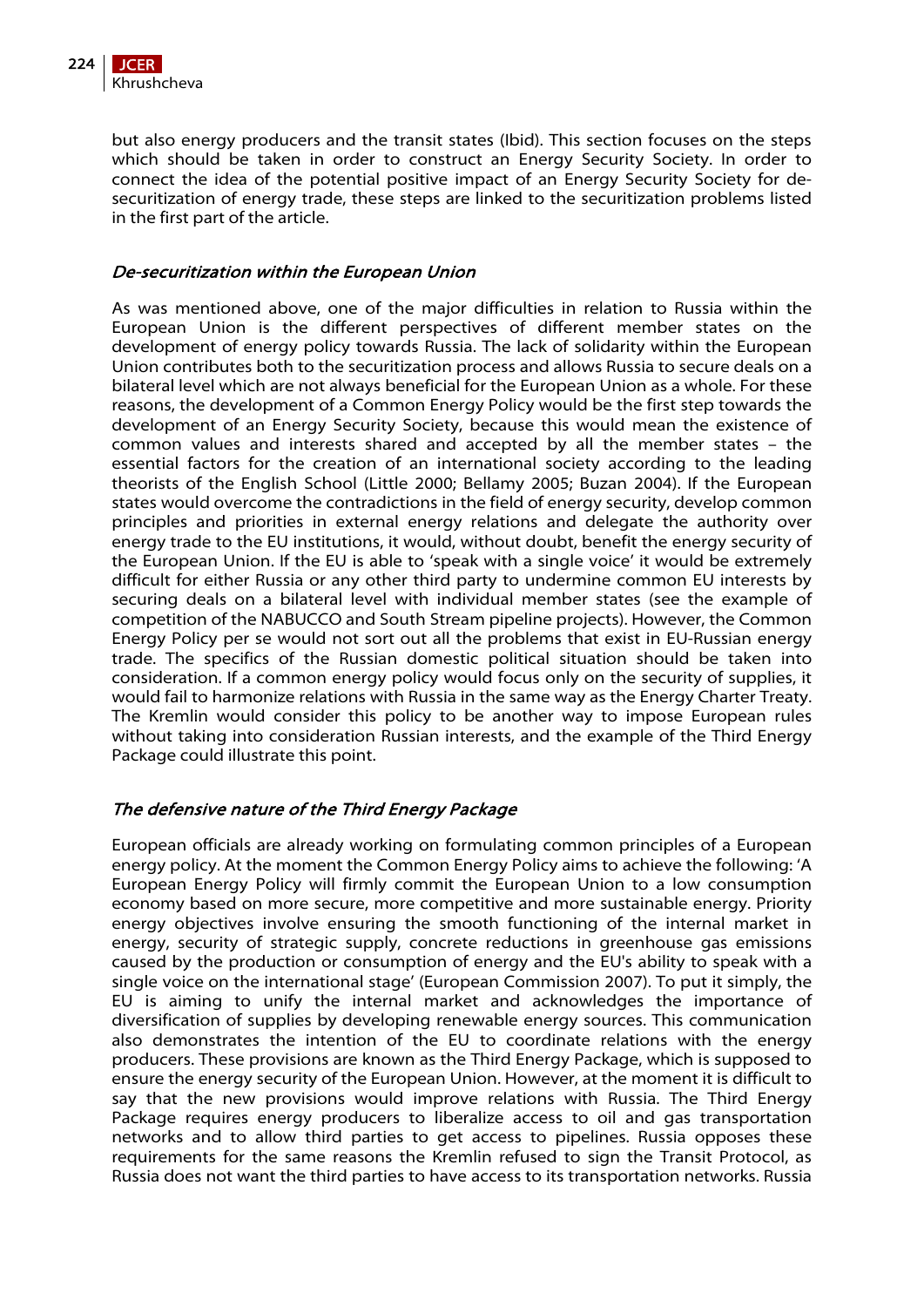already tries to find a way to be exempt from the non-beneficial provisions of new European energy market regulations, and most probably the Kremlin would continue to secure its interests on a bilateral level. For instance, according to the representative of German Ministry of Economics Russia already reached an agreement with Germany that within German territory different branches of Gazprom would be responsible for the sale and transportation of Russian gas. This indicates that Russia would continue to secure deals on a bilateral level.

The vision of Russia as a threat to energy security pushes EU member states to develop a common energy policy to restrain Russian ambitions to control Europe via energy sales. However, the defensive nature of a common energy policy would not help to overcome the difficulties in the energy trade between the two partners. The development of the Common Energy Policy would definitely be a step towards the construction of a European Energy Security Society. However, the lesson of the failure of the Energy Charter Treaty demonstrates that an Energy Security Society with the focus on the security of supplies would not be able to resolve the problems in energy relations between the EU and Russia. The defensive nature of the international society would leave Russia outside of its borders and the relations between Russia and the EU would still be regulated by the power politics of the international system. Ideally, to avoid this, the European Union needs to develop some of the aspects the Third Energy Package further and to indicate its intentions to move from a hierarchical mode of external governance to a network one.

## A network model of external governance as a way to include Russia in an Energy Security Society

It was mentioned earlier how it is important for Russia to be accepted as an equal partner, both in order to de-securitize the relations with Russia and at the same time to include it into an Energy Security Society. Coming back to the discussion of different modes of external governance, the European Union should demonstrate the shift towards network governance, where 'actors have equal rights and that no party can bind the other party to a measure without the latter's consent' (Lavenex 2009: 797). Little writes about 'the endless debates that take place in the international arena as statesmen try to reach agreement about the nature of the problems they are confronting. But any agreement achieved necessarily involves language and often the creation of new language' (Little 2000: 396). Coming back to our discussion, it is important for EU and Russian officials to adapt 'their language', or in other words to find compromise in order to create an Energy Security Society. For instance, Pami Aalto suggests that Brussels needs to ease the requirement for market liberalization in Russia and to accept the Gazprom monopoly on the Russian energy market (Aalto 2010: 177).

Of course, Russia needs to compromise as well to reduce the levels of securitization in its energy relations with the EU. The way to go would be to open the energy sector for foreign investors. This would allow Russia to solve some of the problems both internally and in the energy trade. First of all, to keep the high volumes of supplies Russia needs to invest a lot in the development of new oil and gas fields and the construction of new pipelines. It is almost impossible to support such a demanding sector without private investors. If Russia would let foreign investors participate in some of the projects it would be able to get essential money to increase the productivity of the energy sector and improve its image in the European Union. It is important for Russia to keep its share of the European market or even to increase it. For this to be possible, Russia should be viewed as a reliable and close ally in the EU. However, at the moment the situation is the opposite, since Russia is perceived as a potential threat to energy security in a number of EU member states. This results in the development of various projects of supply diversification. If European customers could be involved in the development of new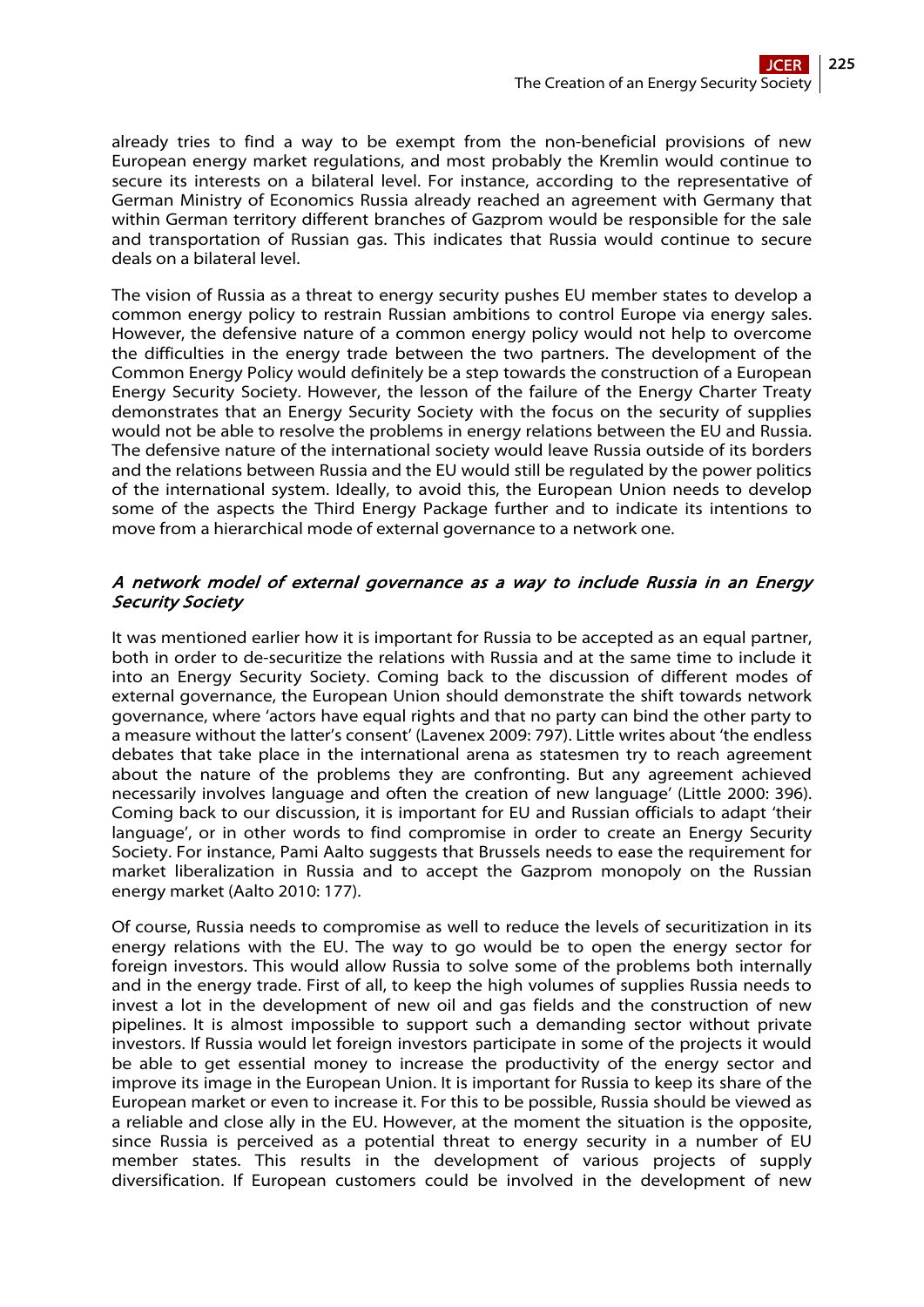energy fields in Russia or pipeline projects it would help to rebuild trust between Russia and the European Union. Recently, Russian experts have begun to realize this. For instance, Konstantin Simonov said that Russia would invite more foreign investors in future (Simonov 2010). Finally, it is important to develop a coherent international legal framework, which would protect the interests of both energy consumers and energy producers.

## An international agreement as the last step towards an Energy Security Society

The relations between Russia and the European Union are so complicated because the majority of the problems are addressed on a bilateral level. The mechanisms of regulation of trade between the EU as a whole are either non-existent or very weak. In the 1990s, the Energy Charter Treaty was supposed to be such a mechanism. The main elements of the Energy Charter Treaty included the main principles of the Energy Security Society formulated by Pami Aalto, namely free market, energy sustainability and security of supplies. Hypothetically, the Energy Charter Treaty was supposed to ensure energy security for energy producers and the transit states, as well as for energy consumers. The reason why the Energy Charter Treaty failed to regulate relations between Russia and the EU is that the treaty was developed to protect the interests and values of energy consumers. The role of Russia as an energy producer was to guarantee this security. At the same time, the security of demand was overlooked. As a result the treaty not only failed to facilitate cooperation, but became another point of contradiction. The Energy Charter Treaty proved to be ineffective in regulating the energy trade between Russia and the European Union because it was imposing the norms and values beneficial for the energy security of the European Union.

However, the development of an international agreement, which would regulate energy trade among all the sides involved, is extremely important. It could be considered as the final step in the creation of an Energy Security Society, which would guarantee the protection of interests of both energy producers and energy consumers. In 2009 Russian President Dmitry Medvedev proposed the incentive to develop a new treaty beneficial for the EU, Russia and the transit states (Lo 2009). However, Brussels does not support the idea of the development of a new treaty. The representative of DG Energy in the European Commission said that, 'More than fifty states signed the Treaty and for this reason it would be more rational to upgrade the Energy Charter Treaty rather than to develop the entirely new treaty' (DG Energy 2011). This position is shared by the majority of the EU member states. For instance, the representative of the Ministry of Economics of Germany said, 'that Germany supports the initiative of the European Commission to continue cooperation with Russia on the Energy Charter Treaty' (German Ministry of Economics 2011). In case the European Union does not want to develop a new agreement, the Energy Charter Treaty needs to be amended to accommodate the interests of Russia. Moreover, the development of EU–Russian energy dialogue created in 2000 could contribute to further strengthening of the Energy Security Society. Some experts argue that the progress of this dialogue is rather limited and 'the member states rather than the EU still play the dominant role vis-à-vis Russia'(Finon et al. 2008: 427) However, the European Commission gives positive feedback on the recent development of the dialogue and expresses hope for future improvement of its effectiveness (DG Energy 2011). The amendments to the Energy Charter Treaty and the further development of EU-Russia energy dialogue would create legal and institutional grounds of Energy Security Society.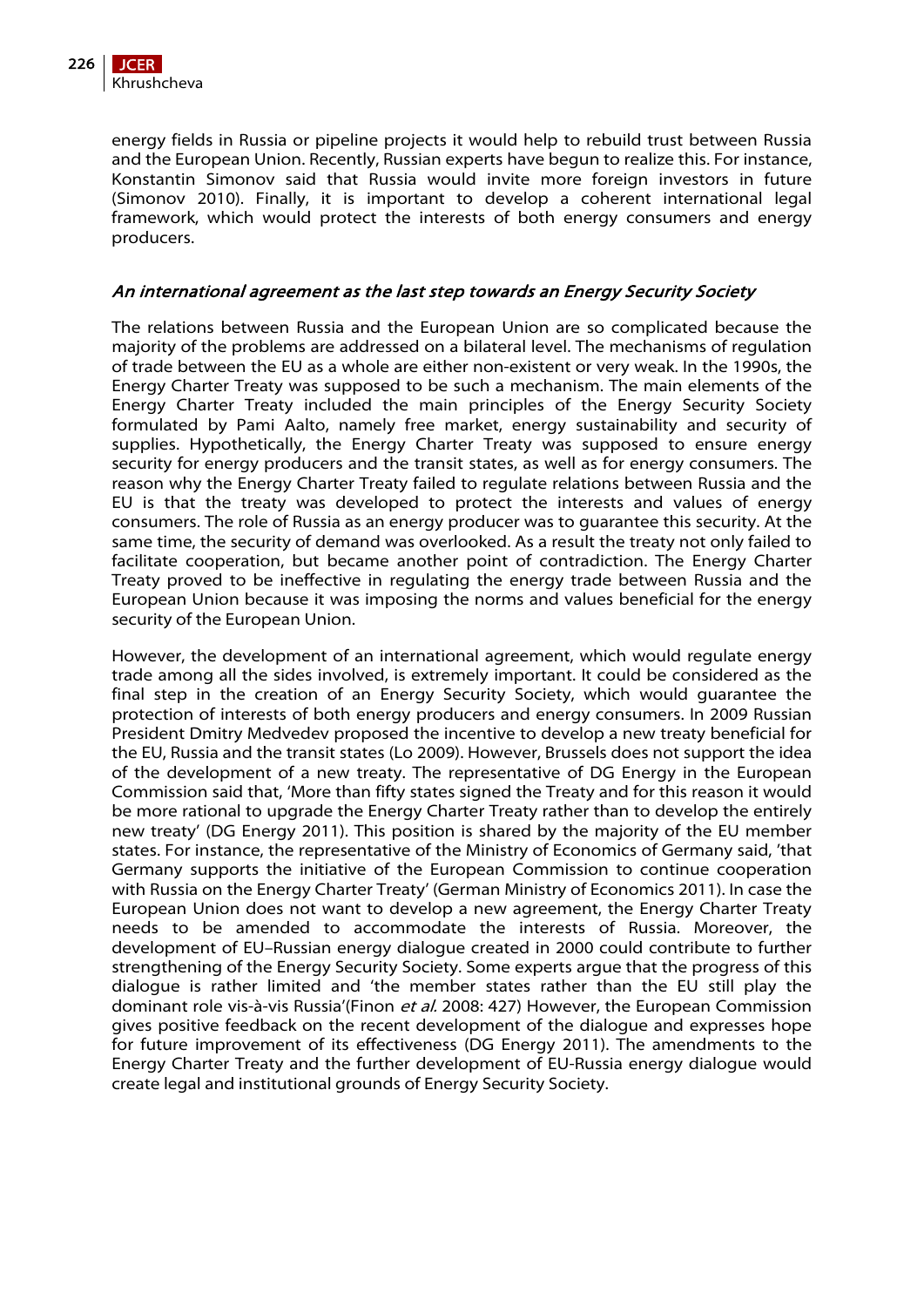## Conclusion

When looking at the energy trade between Russia and the European Union from the perspective of the English School, the European Union could be described as an international society uniting a group of states with a shared identity and understanding of norms, rules and values, as well as a system of supra-national institutions (Buzan 2001: 475). The society does not exist in isolation from the rest of the world and has to communicate with the units outside of its borders. And these relations with third party countries are still going to be regulated by the rules of the power politics of the international system. The case of energy trade with Russia is even more complicated due to the securitization process initiated by some individual member states as well as by Russia itself.

This article divided the factors contributing to the securitization process into three main groups. First, there are securitizing agents within the European Union. Different member states have different reasons to present Russian energy policy as an existential threat. For the Baltic states, these reasons may be based on previous experience of energy cutoffs by Russia and negative consequences of these cutoffs. Second, the domestic consolidation of the energy sector under governmental control, the Gazprom monopoly on transportation networks linking Central Asian gas with European markets and the state imposed limits on foreign direct investment may also raise concerns in the European Union with regards to the possibility that the Kremlin will use energy supplies as a political weapon (Goldthau 2008: 686). This gives the EU a reason to take exceptional measures for supply diversification. Finally, Russia is also securitizing the energy sphere by claiming that the EU is trying to impose its values on Russia (for example through the Energy Charter Treaty), which contradicts Russian interests.

The negative consequences of these securitizing factors could be demonstrated by the example of the competition between the South Stream and NABUCCO pipelines. These two projects should not be considered as competing because they have different aims. According to Gazprom's representative the South Stream project would help the EU to reduce transit related risks of Russian supplies, and NABUCCO would bring new producers on the European market (Gazprom 2010). However, at the moment some of the actors within the EU present the South Stream as a threat to supply diversification. In order to harmonize the situation, this article supports the idea of creation of an Energy Security Society, which was proposed by Pami Aalto. In order for the Energy Security Society to help the de-securitization of energy trade it should consider the factors which caused securitization. This could be achieved by following these steps. First, the development of a Common Energy Policy would help the EU to overcome the internal differences in attitude towards Russia and to prevent any possibility of manipulation of security threats as a way to prioritize national interests over the interests of the European Union as a whole. At the same time the Common Energy Policy should not be defensive in its nature. Ideally, the Common Energy Policy should consider the issues of extreme importance for the energy producers (such as transportation networks for Russia) to exclude the possibility of the third party countries securing bilateral deals with individual member states. Second, the article suggests that if Russia invites more foreign investors into its energy sector it may help to restore trust in Russia as an energy producer and reduce the levels of securitization. Third, in order to protect the interests of energy producers and energy consumers, the Energy Charter Treaty needs to be amended in such a way that the rules are not going to be exported from the European Union in a hierarchical fashion, but would be mutually developed by equal partners (Lavenex 2009: 798).

The combination of these steps would help to minimize the factors contributing to the securitization process and move towards the creation of an Energy Security Society, where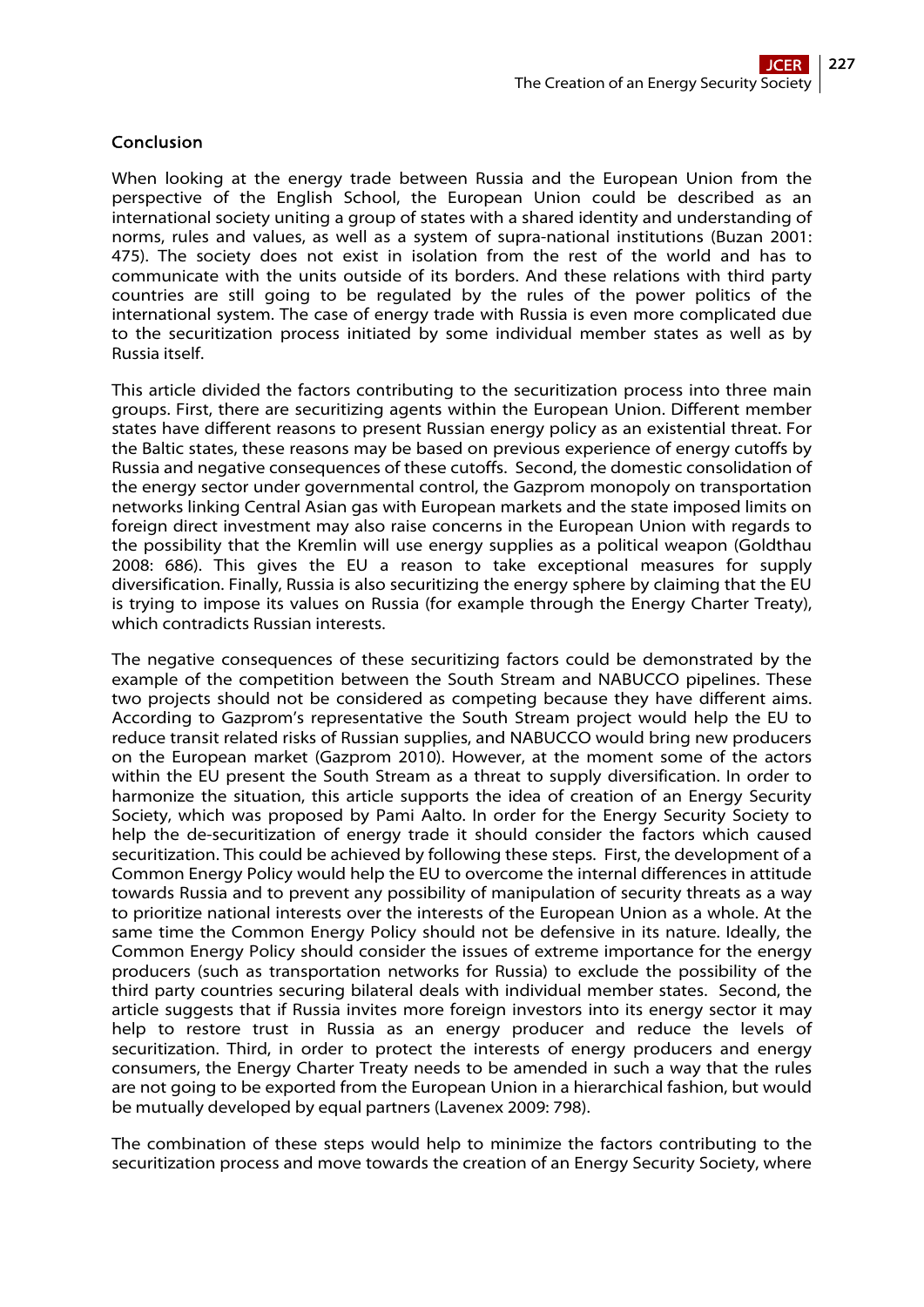

the trade between Russia and the European Union would be based on shared norms and values.

\*\*\*

## Interviews

- (1) Cameron, F., Director of EU-Russia Centre, interviewed on 16 February 2011 in Brussels.
- (2) Representative of the DG Energy, European Commission, interviewed on 15 February 2011.
- (3) Gazprom representative, interviewed on 7 April 2010 in Moscow.
- (4) Simonov, K., Director General of National Energy Security Fund, interviewed on 8 April 2010 in Moscow.
- (5) Representative of the German Ministry of Economy, interviewed on 20 May 2011.

\*\*\*

## References

- Aalto, P. (2010) 'European perspectives for managing dependence', in Perovic, J., Orttung, R. and Wenger, A. (eds.), Russian Energy Power and Foreign Relations, Abingdon: Routledge, pp. 157-180.
- Bellamy, A. (ed.) (2005) International Society and Its Critics, Oxford: Oxford University Press.
- Buzan, B., Weaver, O., de Wilde, J. (1998), Security: A New Framework for Analysis, London: Lynne Rienner.
- Buzan, B., Weaver, O. (2003) Regions and Power: The Structure of International Security, Cambridge: Cambridge University Press.
- Buzan, B. (2001) 'The English School: an underexploited resource in IR', Review of International Studies, (27).
- Buzan, B., (2004) From International to World Society? English School theory and the Social Structure of Global World, Cambridge: Cambridge University Press.
- Brown, C. (2001) 'World Society and the English School: an "international society" perspective on world society', European Journal of International Relations, 7 (4), pp. 423-441.
- Collins, A. (2007) Contemporary Security Studies, Oxford: Oxford University Press.
- Crane, K. and Usanov, A. (2010), 'Role of High Technology Industries', in Aslund, A., Guriev, S., and Kuchins, A. (eds), Russia After the Global Economic Crisis, Washington: Edwards Brothers.
- Economidies, M., XinaXie, Bryce, R. (2010) 'Russian Gas Finally Headed to China?', Energy Tribune, [http://www.energytribune.com/articles.cfm?aid=3490.](http://www.energytribune.com/articles.cfm?aid=3490)
- EU (2010) 'NABUCCO shrug off Azerbaijan gas delays', New Europe, 882, 25 April 2010, accessed at <http://www.neurope.eu/articles/100374.php>.
- EU Energy Security and Solidarity Action Plan: 2<sup>nd</sup> Strategic Energy Review, November 2008.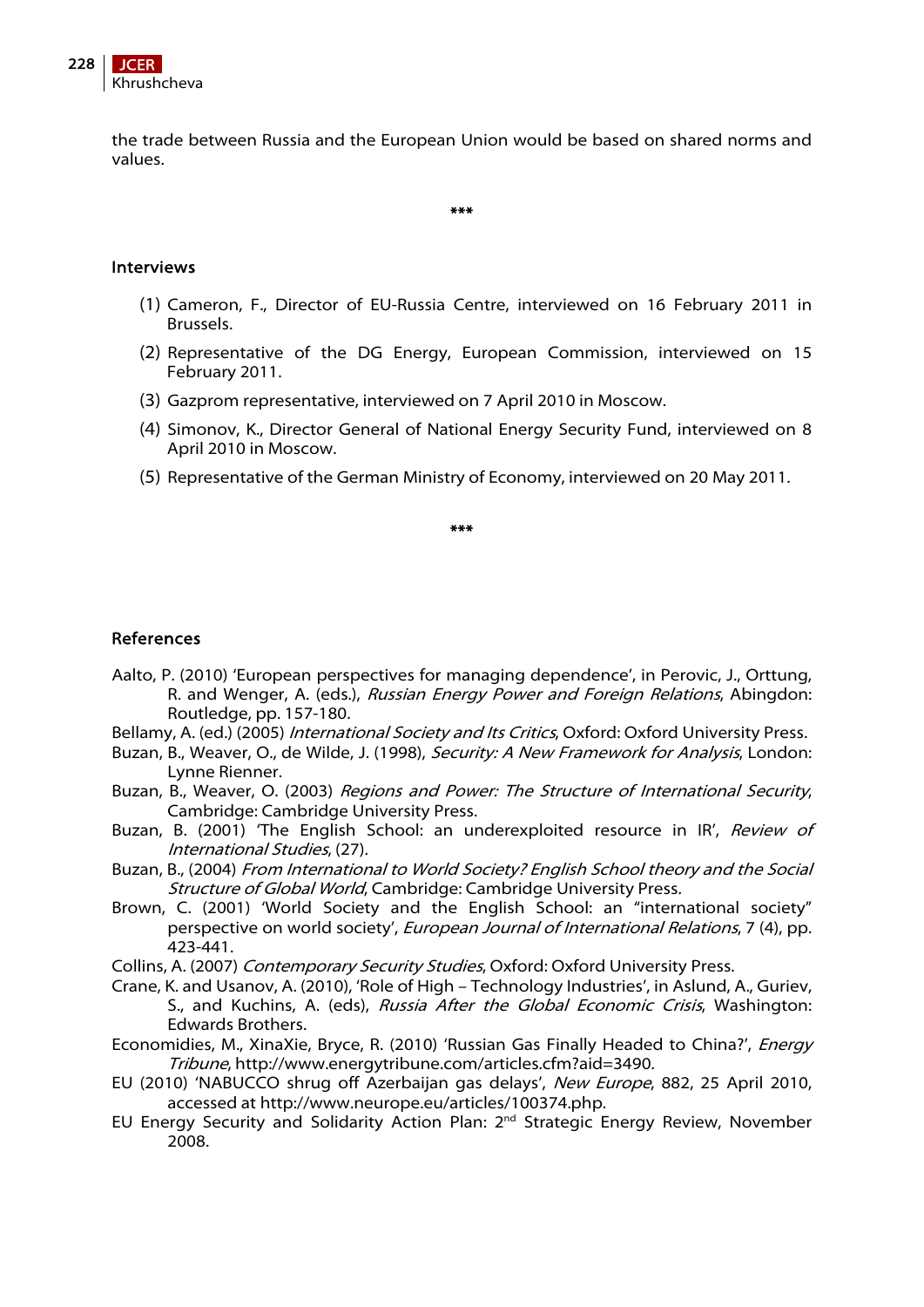- European Commission (2007) 'An Energy Policy for Europe: Communication from the Commission to the European Council and the European Parliament', 10 January 2007.
- European Energy Charter Treaty (1994) accessed at [http://www.ena.lt/pdfai/Treaty.pdf.](http://www.ena.lt/pdfai/Treaty.pdf)
- Federal Law of the Russian Federation No 117 On The Export of Gas,  $18<sup>th</sup>$  of July 2006, accessible via http://base.garant.ru/12148416/.
- Fierke, K.M. (2007) Critical Approaches to International Security, Cambridge: Polity Press.
- Filatova, I. (2010) 'Austria Signs the Deal to Join South Stream', The Moscow Times, [http://www.themoscowtimes.com/business/article/austria-signs-deal-to-join](http://www.themoscowtimes.com/business/article/austria-signs-deal-to-join-south-stream/404684.html)[south-stream/404684.html.](http://www.themoscowtimes.com/business/article/austria-signs-deal-to-join-south-stream/404684.html)
- Finon, D., Locatelli, C. (2008) 'Russian and European gas interdependence: Could contractual trade channel geopolitics?', Energy Policy, 36, 424-426.
- Gilbert, S. (2009) 'Gas Politics in Russia and the EU', Journal of Politics and International Affairs, [http://www.nyu.edu/clubs/jpia.club/PDF/S09\\_Gilbert.pdf.](http://www.nyu.edu/clubs/jpia.club/PDF/S09_Gilbert.pdf)
- Goldthau, A. (2008) 'Rhetoric versus reality: Russian threats to European energy supply', Energy Policy, 36, 686-692.
- Guangjing, C. (2010) 'Gas deal under discussion', China Daily, [http://www.chinadaily.com.cn/world/2010-02/10/content\\_9454139.htm.](http://www.chinadaily.com.cn/world/2010-02/10/content_9454139.htm)
- Haghighi, S. (2007), Energy Security: The External Legal Relations of the European Union with Major Oil and Gas Supplying Countries, Oxford: Hart.
- Lavenex, S. (2004) 'EU external governance in 'wider Europe", Journal of European Public Policy, 11 (4), pp. 681-693.
- Lavenex, S. (2009) 'EU rules beyond EU borders: theorizing external governance in European politics', Journal of European Public Policy, 16 (6).
- Leal-Arcas, R. (2009) 'The EU-Russia as Energy Trading Partners: friends or foes?', *European* Foreign Affairs Review, 14 (3).
- Little, R. (2000) 'The English School's contribution to the study of International Relations', European Journal of International Relations, 6 (3), pp. 395-422.
- Liuhto, K., Jumpponen, J. (2003) 'Russian Outward Foreign Direct Investment: Windows Open to the West, Doors not Closed to the East, in Marinova, S., Marinov, M. (eds), Foreign Direct Investment in Central and Eastern Europe, Aldershot: Ashgate.
- Lo, B. (2009) 'Medvedev and the new European Security Architecture', [http://www.cer.org.uk/pdf/pbrief\\_medvedev\\_july09.pdf.](http://www.cer.org.uk/pdf/pbrief_medvedev_july09.pdf)
- Mandelson, P. (2008) 'Russia and the EU: Building Trust on a Shared Continent', speech at the Conference on 'Russia in the 21<sup>st</sup> Century', Moscow, 19 June 2008, available at [http://ec.europa.eu/commission\\_barroso/mandelson/speeches\\_articles/sppm208\\_](http://ec.europa.eu/commission_barroso/mandelson/speeches_articles/sppm208_en.htm) [en.htm](http://ec.europa.eu/commission_barroso/mandelson/speeches_articles/sppm208_en.htm).
- McDonald, M. (2008) 'The Copenhagen School', in Williams, P. (ed.), Security Studies. An Introduction, Abingdon: Routledge.
- Morozov, S. (2008) Putin's Diplomacy: Russian judo on world's tatami (Diplomatiya Putina: Russkoe judo na mirovom tatami), Moscow: Krjlov.
- Nanay, J. (2010) 'Russia's role in the European Energy Market', in Perovic, J., Orttung, R. and Wenger, A. (eds), Russian Energy Power and Foreign Relations, Abingdon: Routledge.
- Peoples, C. and Vaughan-Williams, N. (2010) Critical Security Studies. An Introduction, Abingdon: Routledge.
- Rahr, A. (2008) Russia puts the emphasis on gas: the return of the great power (Rossiya zhmet na gas: vozvrachenie mirovoi derzhavj), Moscow: OLMA Media Group.
- Shevtsova, L. (2007) Russia Lost in Transition: The Yeltsin and Putin Legacies, Washington: United Book Press.
- Simonov, K. (2007) Global Energy War (Globalnaya Energeticheskaya Voina), Moscow: Algoritm.
- Smith, K.C. (2004) Russian Energy Politics in the Baltics, Poland, and Ukraine, Washington: CSIS Press.